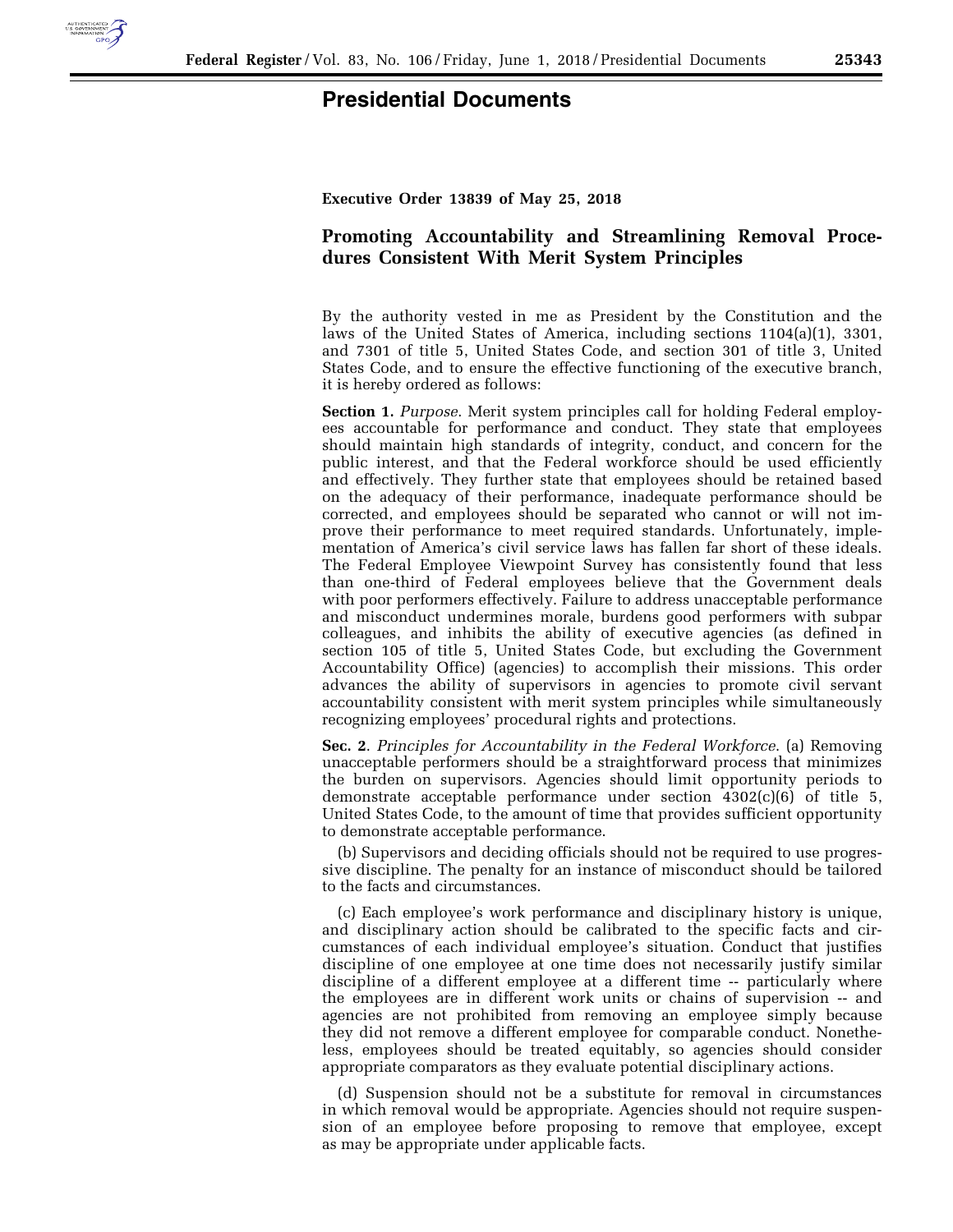(e) When taking disciplinary action, agencies should have discretion to take into account an employee's disciplinary record and past work record, including all past misconduct -- not only similar past misconduct. Agencies should provide an employee with appropriate notice when taking a disciplinary action.

(f) To the extent practicable, agencies should issue decisions on proposed removals taken under chapter 75 of title 5, United States Code, within 15 business days of the end of the employee reply period following a notice of proposed removal.

(g) To the extent practicable, agencies should limit the written notice of adverse action to the 30 days prescribed in section 7513(b)(1) of title 5, United States Code.

(h) The removal procedures set forth in chapter 75 of title 5, United States Code (Chapter 75 procedures), should be used in appropriate cases to address instances of unacceptable performance.

(i) A probationary period should be used as the final step in the hiring process of a new employee. Supervisors should use that period to assess how well an employee can perform the duties of a job. A probationary period can be a highly effective tool to evaluate a candidate's potential to be an asset to an agency before the candidate's appointment becomes final.

(j) Following issuance of regulations under section 7 of this order, agencies should prioritize performance over length of service when determining which employees will be retained following a reduction in force.

**Sec. 3**. *Standard for Negotiating Grievance Procedures*. Whenever reasonable in view of the particular circumstances, agency heads shall endeavor to exclude from the application of any grievance procedures negotiated under section 7121 of title 5, United States Code, any dispute concerning decisions to remove any employee from Federal service for misconduct or unacceptable performance. Each agency shall commit the time and resources necessary to achieve this goal and to fulfill its obligation to bargain in good faith. If an agreement cannot be reached, the agency shall, to the extent permitted by law, promptly request the assistance of the Federal Mediation and Conciliation Service and, as necessary, the Federal Service Impasses Panel in the resolution of the disagreement. Within 30 days after the adoption of any collective bargaining agreement that fails to achieve this goal, the agency head shall provide an explanation to the President, through the Director of the Office of Personnel Management (OPM Director).

**Sec. 4**. *Managing the Federal Workforce*. To promote good morale in the Federal workforce, employee accountability, and high performance, and to ensure the effective and efficient accomplishment of agency missions and the efficiency of the Federal service, to the extent consistent with law, no agency shall:

(a) subject to grievance procedures or binding arbitration disputes concerning:

(i) the assignment of ratings of record; or

(ii) the award of any form of incentive pay, including cash awards; quality step increases; or recruitment, retention, or relocation payments;

(b) make any agreement, including a collective bargaining agreement:

(i) that limits the agency's discretion to employ Chapter 75 procedures to address unacceptable performance of an employee;

(ii) that requires the use of procedures under chapter 43 of title 5, United States Code (including any performance assistance period or similar informal period to demonstrate improved performance prior to the initiation of an opportunity period under section 4302(c)(6) of title 5, United States Code), before removing an employee for unacceptable performance; or

(iii) that limits the agency's discretion to remove an employee from Federal service without first engaging in progressive discipline; or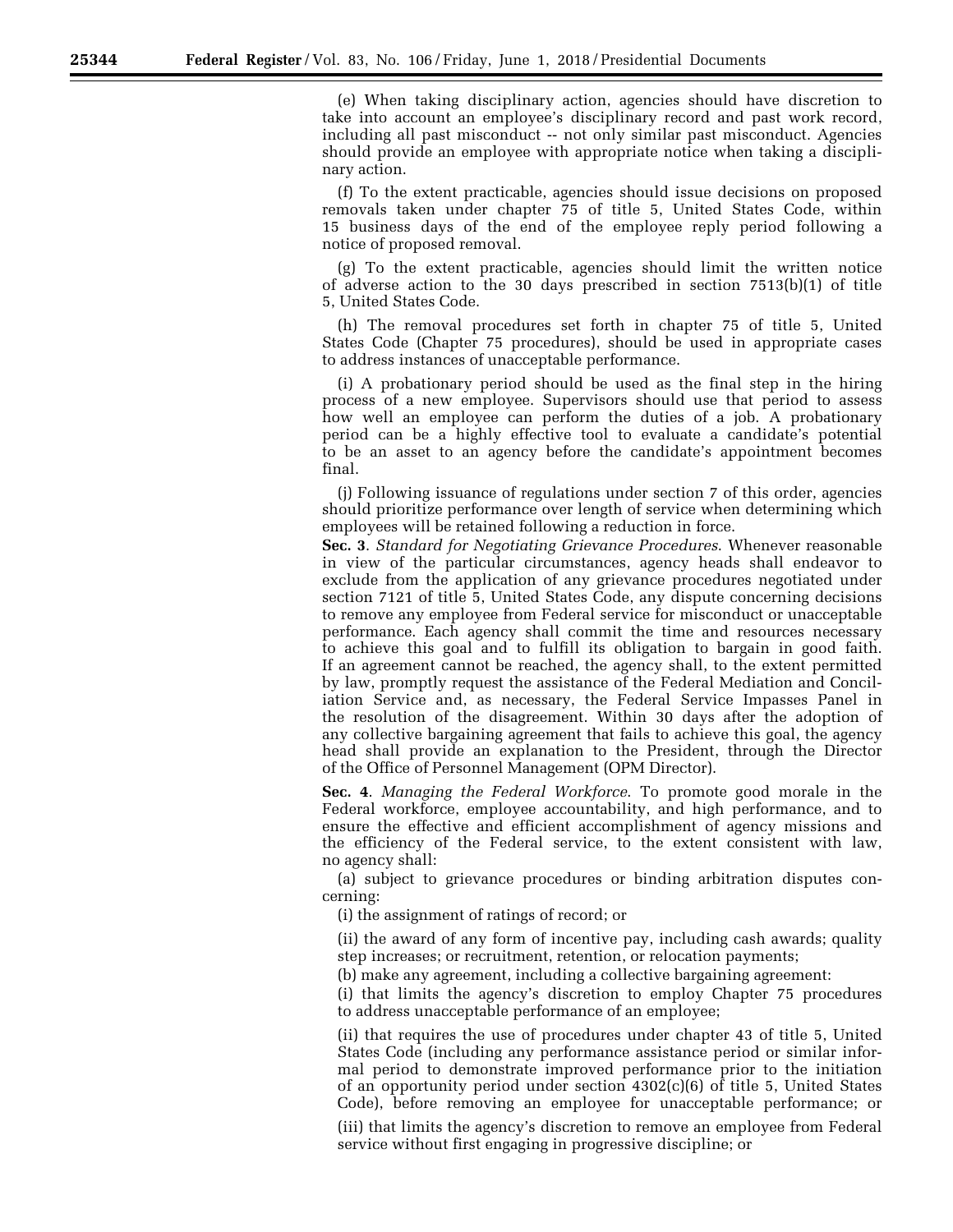(c) generally afford an employee more than a 30-day period to demonstrate acceptable performance under section  $4302(c)(6)$  of title 5, United States Code, except when the agency determines in its sole and exclusive discretion that a longer period is necessary to provide sufficient time to evaluate an employee's performance.

**Sec. 5**. *Ensuring Integrity of Personnel Files*. Agencies shall not agree to erase, remove, alter, or withhold from another agency any information about a civilian employee's performance or conduct in that employee's official personnel records, including an employee's Official Personnel Folder and Employee Performance File, as part of, or as a condition to, resolving a formal or informal complaint by the employee or settling an administrative challenge to an adverse personnel action.

**Sec. 6**. *Data Collection of Adverse Actions*. (a) For fiscal year 2018, and for each fiscal year thereafter, each agency shall provide a report to the OPM Director containing the following information:

(i) the number of civilian employees in a probationary period or otherwise employed for a specific term who were removed by the agency;

(ii) the number of civilian employees reprimanded in writing by the agency;

(iii) the number of civilian employees afforded an opportunity period by the agency under section  $4302(c)(6)$  of title 5, United States Code, breaking out the number of such employees receiving an opportunity period longer than 30 days;

(iv) the number of adverse personnel actions taken against civilian employees by the agency, broken down by type of adverse personnel action, including reduction in grade or pay (or equivalent), suspension, and removal;

(v) the number of decisions on proposed removals by the agency taken under chapter 75 of title 5, United States Code, not issued within 15 business days of the end of the employee reply period;

(vi) the number of adverse personnel actions by the agency for which employees received written notice in excess of the 30 days prescribed in section 7513(b)(1) of title 5, United States Code;

(vii) the number and key terms of settlements reached by the agency with civilian employees in cases arising out of adverse personnel actions; and

(viii) the resolutions of litigation about adverse personnel actions involving civilian employees reached by the agency.

(b) Compilation and submission of the data required by subsection (a) of this section shall be conducted in accordance with all applicable laws, including those governing privacy and data security.

(c) To enhance public accountability of agencies for their management of the Federal workforce, the OPM Director shall, consistent with applicable law, publish the information received under subsection (a) of this section, at the minimum level of aggregation necessary to protect personal privacy. The OPM Director may withhold particular information if publication would unduly risk disclosing information protected by law, including personally identifiable information.

(d) Within 60 days of the date of this order, the OPM Director shall issue guidance regarding the implementation of this section, including with respect to any exemptions necessary for compliance with applicable law and the reporting format for submissions required by subsection (a) of this section.

**Sec. 7**. *Implementation*. (a) Within 45 days of the date of this order, the OPM Director shall examine whether existing regulations effectuate the principles set forth in section 2 of this order and the requirements of sections 3, 4, 5, and 6 of this order. To the extent necessary or appropriate, the OPM Director shall, as soon as practicable, propose for notice and public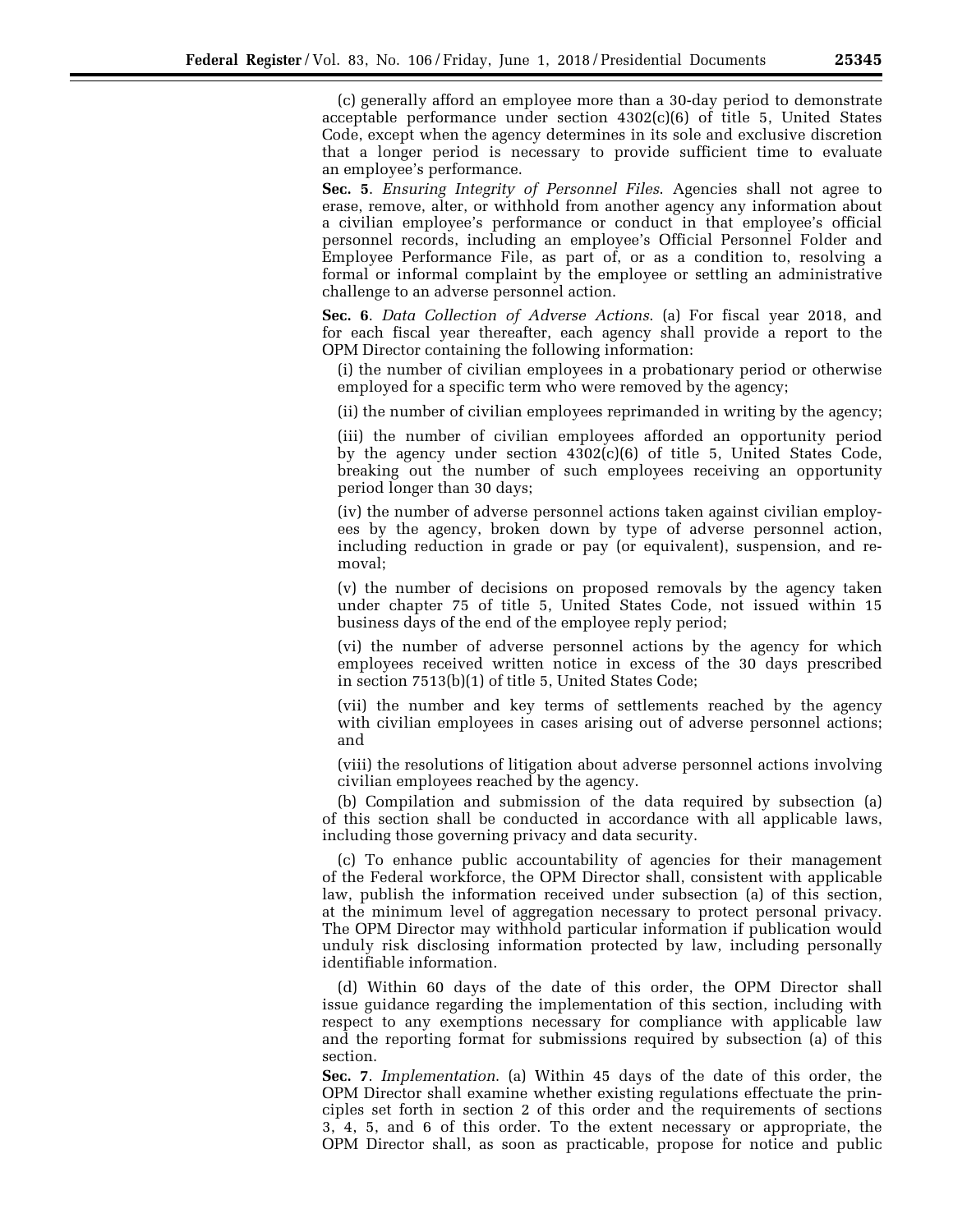comment appropriate regulations to effectuate the principles set forth in section 2 of this order and the requirements of sections 3, 4, 5, and 6 of this order.

(b) The head of each agency shall take steps to conform internal agency discipline and unacceptable performance policies to the principles and requirements of this order. To the extent consistent with law, each agency head shall:

(i) within 45 days of this order, revise its discipline and unacceptable performance policies to conform to the principles and requirements of this order, in areas where new final Office of Personnel Management (OPM) regulations are not required, and shall further revise such policies as necessary to conform to any new final OPM regulations, within 45 days of the issuance of such regulations; and

(ii) renegotiate, as applicable, any collective bargaining agreement provisions that are inconsistent with any part of this order or any final OPM regulations promulgated pursuant to this order. Each agency shall give any contractually required notice of its intent to alter the terms of such agreement and reopen negotiations. Each agency shall, to the extent consistent with law, subsequently conform such terms to the requirements of this order, and to any final OPM regulations issued pursuant to this order, on the earliest practicable date permitted by law.

(c) Within 15 months of the adoption of any final rules issued pursuant to subsection (a) of this section, the OPM Director shall submit to the President a report, through the Director of the Office of Management and Budget, evaluating the effect of those rules, including their effect on the ability of Federal supervisors to hold employees accountable for their performance.

(d) Within a reasonable amount of time following the adoption of any final rules issued pursuant to subsection (a) of this section, the OPM Director and the Chief Human Capital Officers Council shall undertake a Governmentwide initiative to educate Federal supervisors about holding employees accountable for unacceptable performance or misconduct under those rules. **Sec. 8**. *General Provisions*. (a) Nothing in this order shall be construed to impair or otherwise affect:

(i) the authority granted by law to an executive department or agency, or the head thereof; or

(ii) the functions of the Director of the Office of Management and Budget relating to budgetary, administrative, or legislative proposals.

(b) Agencies shall consult with employee labor representatives about the implementation of this order. Nothing in this order shall abrogate any collective bargaining agreement in effect on the date of this order.

(c) This order shall be implemented consistent with applicable law and subject to the availability of appropriations.

(d) This order is not intended to, and does not, create any right or benefit, substantive or procedural, enforceable at law or in equity by any party against the United States, its departments, agencies, or entities, its officers, employees, or agents, or any other person.